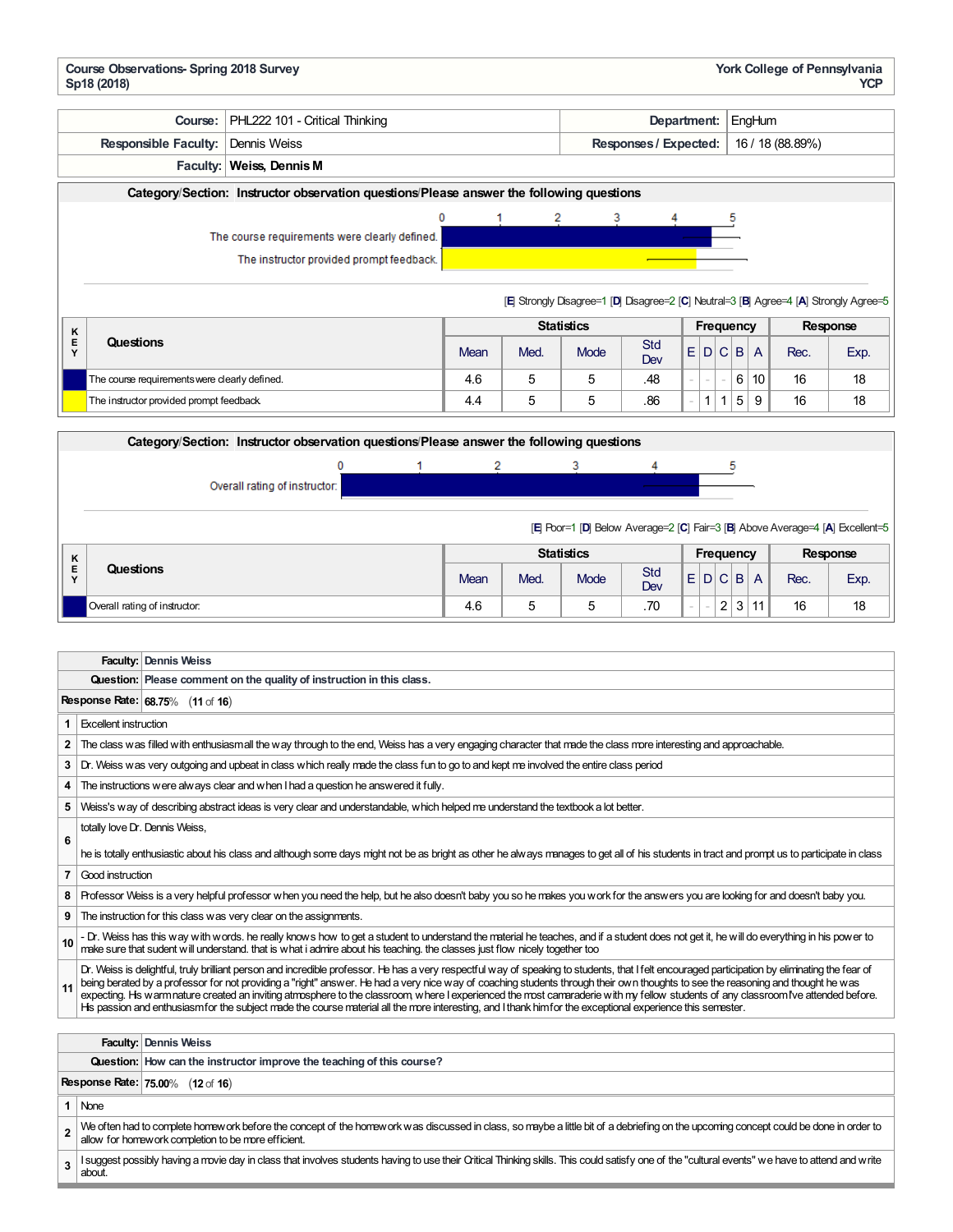- **4** I really liked the way the class was set up and I felt like we were productive the entire time.
- **5** It would be nice to leave out some political topics (mainly the president). Its a critical thinking course so of course there needs to be controversial topics, but the president doesn't need to be one of them.
- **6** Put homework up on syllabus maybe a few more days in advance
- Ifeel like a friendly debate or discussion about a hot topic would be fun in this class
- since we are analyzing arguments all the time, once a semester probably towards the end would be fun
- **8** Present note slides and go over notes.
- **9** Personally I don't like the being called on at randombut its to see if you actually know what's happening so I get why he does it. The take home test with the fallacies can sometimes be so much harder than the ones we go over in class or on the quiz.
- **10** Best instructor I've had.

**7**

- **11** possibly make homework every other day?? or just lessen the amount of assignments we have?? other than that, he's doing a really good job at instructing
- **12** The only improvement I can think to suggest is including a link to the current date's assignment on his daily assignment page, to alleviate scrolling and scrolling to the current assignment when it''s late in the semester and at the bottomof the page.